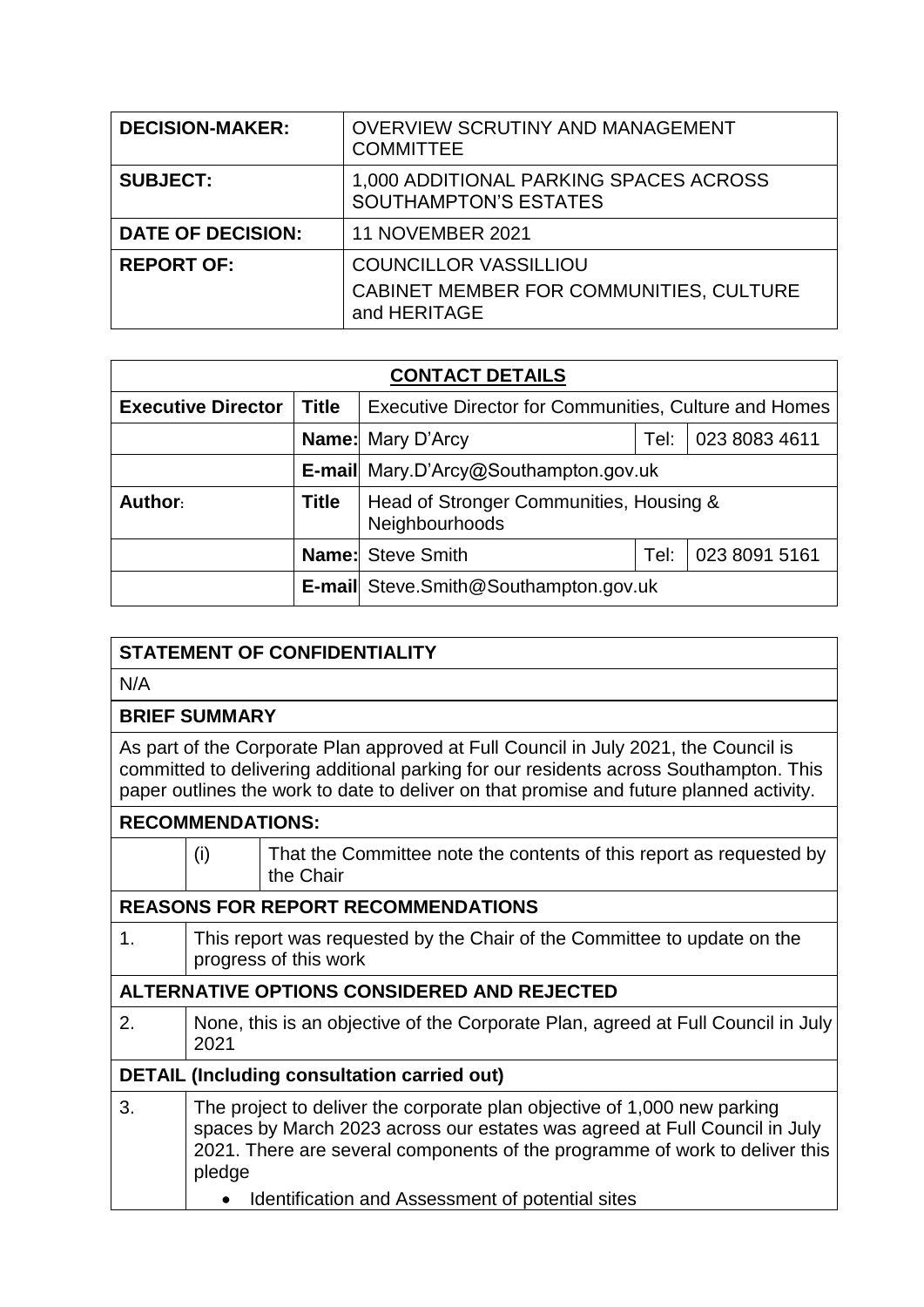|    | Review of requirements and permissions to deliver each site i.e.<br>$\bullet$<br>planning requirements, policy, and process (if needed)<br>Consultation with residents on the proposals<br>$\bullet$<br>Implementation of the plans, once approved                                                                                                                                                                                                                                                                                                                                                                                                             |  |  |  |  |
|----|----------------------------------------------------------------------------------------------------------------------------------------------------------------------------------------------------------------------------------------------------------------------------------------------------------------------------------------------------------------------------------------------------------------------------------------------------------------------------------------------------------------------------------------------------------------------------------------------------------------------------------------------------------------|--|--|--|--|
| 4. | <b>Identification and Assessment of Potential Sites</b>                                                                                                                                                                                                                                                                                                                                                                                                                                                                                                                                                                                                        |  |  |  |  |
|    | Prior to the approval of the Corporate Plan, district Housing teams were<br>already working with residents in a number of locations across the city to<br>deliver additional parking, and over many years have compiled details of<br>where residents would like parking, or where it is evident that parking is an<br>issue for local residents. Officers used this intelligence, and information to<br>compile an initial list of sites across the City. This data was used to inform the<br>initial budgetary split of 67% Housing Revenue Account and 33% General<br>Fund, that was included in the Council papers in July 2021 (see below for<br>detail). |  |  |  |  |
| 5. | Since July, this list has had some refinement and a project team has been<br>assembled, and a project manager from Balfour Beatty has been appointed.<br>To date a total of 120 potential sites has been identified, and the team are<br>now working through a detailed assessment of each site, as not all will be<br>deliverable. Once all sites have been reviewed, this list will be shared with the<br>opposition group as agreed at full Council in October 2021. At the time of<br>writing just over 50 of the 120 sites (41.6%) have been assessed. Site<br>assessments will continue and will be completed during the course of the<br>programme.     |  |  |  |  |
| 6. | <b>Review of requirements and consultation</b>                                                                                                                                                                                                                                                                                                                                                                                                                                                                                                                                                                                                                 |  |  |  |  |
|    | Some sites will require planning permission, others may not. All sites will be<br>reviewed by planning colleagues as part of the usual pre-planning application<br>process. If planning permission is required sites will be taken through the<br>usual process, which will include public and statutory consultation.                                                                                                                                                                                                                                                                                                                                         |  |  |  |  |
| 7. | <b>Mitigation</b>                                                                                                                                                                                                                                                                                                                                                                                                                                                                                                                                                                                                                                              |  |  |  |  |
|    | Discussions regarding mitigation will of course form part of the process of<br>applying for planning permission and forms part of the overall assessment of<br>delivery and plans to ensure that all planning policy requirements are met, or<br>are exceeded.                                                                                                                                                                                                                                                                                                                                                                                                 |  |  |  |  |
| 8. | <b>Implementation</b>                                                                                                                                                                                                                                                                                                                                                                                                                                                                                                                                                                                                                                          |  |  |  |  |
|    | The implementation of sites will depend upon the nature of the work required.<br>There are three types of space that could be used verge hardening, additional<br>parking bays and/or a full car park being created. Each will require a<br>different approach and will take different amounts of time to deliver. (see<br>appendix 1 for images). Resident engagement and communication will of<br>course be a part of this work.                                                                                                                                                                                                                             |  |  |  |  |
| 9. | <b>Progress</b>                                                                                                                                                                                                                                                                                                                                                                                                                                                                                                                                                                                                                                                |  |  |  |  |
|    | The ambition in the corporate plan is to have started to deliver on the<br>commitment to complete this work by March 2023, by March 2022. At this<br>point in time an additional 21 spaces have been completed, and 9 further<br>sites are currently being reviewed for delivery by March 2022.                                                                                                                                                                                                                                                                                                                                                                |  |  |  |  |
|    |                                                                                                                                                                                                                                                                                                                                                                                                                                                                                                                                                                                                                                                                |  |  |  |  |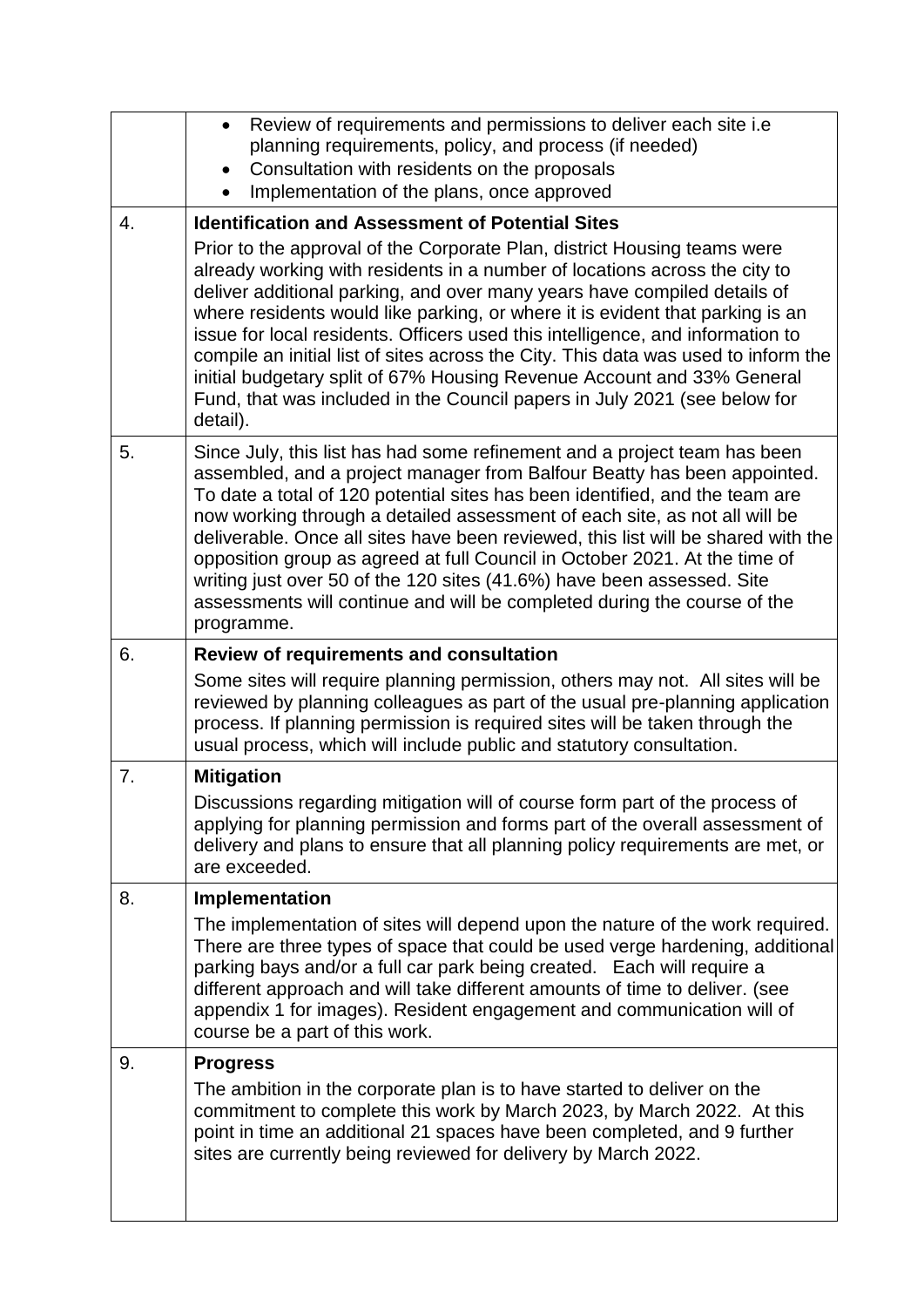|                                  | <b>RESOURCE IMPLICATIONS</b>                                                                                                                                                                                                                                                                                                                                                                                                                                                                                                                                                                                                                                                                                                                 |         |         |              |  |
|----------------------------------|----------------------------------------------------------------------------------------------------------------------------------------------------------------------------------------------------------------------------------------------------------------------------------------------------------------------------------------------------------------------------------------------------------------------------------------------------------------------------------------------------------------------------------------------------------------------------------------------------------------------------------------------------------------------------------------------------------------------------------------------|---------|---------|--------------|--|
| <b>Capital/Revenue</b>           |                                                                                                                                                                                                                                                                                                                                                                                                                                                                                                                                                                                                                                                                                                                                              |         |         |              |  |
| 10.                              | The revised Council budget, as agreed in July, included revenue funding<br>£0.050M in 2021/22 and £0.050M in 2022/23 to support the project<br>management of this programme of work, and Capital Funds of £6.47M were<br>allocated across this year and next year (£1.00M in 2021/22 plus £5.47M in<br>2022/23), using approximately a 67% HRA 33% General Fund split as<br>indicated below. This will be regularly reviewed as the assessment of sites<br>continues. Further action required also includes reprofiling the capital spend<br>as delivery will in the main be in 2022/23.                                                                                                                                                     |         |         |              |  |
| 11.                              | <b>CAPITAL</b>                                                                                                                                                                                                                                                                                                                                                                                                                                                                                                                                                                                                                                                                                                                               |         |         |              |  |
|                                  | Area                                                                                                                                                                                                                                                                                                                                                                                                                                                                                                                                                                                                                                                                                                                                         | 2021/22 | 2022/23 | <b>Total</b> |  |
|                                  |                                                                                                                                                                                                                                                                                                                                                                                                                                                                                                                                                                                                                                                                                                                                              | £m      | £m      | £m           |  |
|                                  | <b>General Fund</b>                                                                                                                                                                                                                                                                                                                                                                                                                                                                                                                                                                                                                                                                                                                          | 0.330   | 1.806   | 2.136        |  |
|                                  | <b>HRA</b>                                                                                                                                                                                                                                                                                                                                                                                                                                                                                                                                                                                                                                                                                                                                   | 0.670   | 3.667   | 4.337        |  |
|                                  | <b>Total</b>                                                                                                                                                                                                                                                                                                                                                                                                                                                                                                                                                                                                                                                                                                                                 | 1.000   | 5.473   | 6.473        |  |
| 12.                              | <b>REVENUE</b>                                                                                                                                                                                                                                                                                                                                                                                                                                                                                                                                                                                                                                                                                                                               |         |         |              |  |
|                                  | Area                                                                                                                                                                                                                                                                                                                                                                                                                                                                                                                                                                                                                                                                                                                                         | 2021/22 | 2022/23 | <b>Total</b> |  |
|                                  |                                                                                                                                                                                                                                                                                                                                                                                                                                                                                                                                                                                                                                                                                                                                              | £m      | £m      | £m           |  |
|                                  | <b>General Fund</b>                                                                                                                                                                                                                                                                                                                                                                                                                                                                                                                                                                                                                                                                                                                          | 0.017   | 0.017   | 0.033        |  |
|                                  | <b>HRA</b>                                                                                                                                                                                                                                                                                                                                                                                                                                                                                                                                                                                                                                                                                                                                   | 0.034   | 0.034   | 0.067        |  |
|                                  | <b>Total</b>                                                                                                                                                                                                                                                                                                                                                                                                                                                                                                                                                                                                                                                                                                                                 | 0.050   | 0.050   | 0.100        |  |
| <b>Property/Other</b>            |                                                                                                                                                                                                                                                                                                                                                                                                                                                                                                                                                                                                                                                                                                                                              |         |         |              |  |
| 13.                              | All sites identified are in the ownership of Southampton City Council and<br>permission for any alterations will follow all required processes as identified<br>above.                                                                                                                                                                                                                                                                                                                                                                                                                                                                                                                                                                       |         |         |              |  |
|                                  | <b>LEGAL IMPLICATIONS</b>                                                                                                                                                                                                                                                                                                                                                                                                                                                                                                                                                                                                                                                                                                                    |         |         |              |  |
|                                  | Statutory power to undertake proposals in the report:                                                                                                                                                                                                                                                                                                                                                                                                                                                                                                                                                                                                                                                                                        |         |         |              |  |
| 14.                              | The proposed parking sites will be assessed on a case by case basis to<br>determine the appropriate legal powers to implement at each location.<br>Parking may be provided under a wide variety of Acts and Regulations<br>subject to the ownership and holding powers for the land in question,<br>including but not limited to the Housing Acts, Highways Act and Local<br>Government (Miscellaneous Provisions) Acts and s.1 Localism Act 2011.<br>The specific locations may be subject to formal consultation processes and /<br>or require Traffic Regulation Orders or other consents to be obtained as part<br>of the implementation of parking at sites and these will be built into the<br>relevant assessments and project plans. |         |         |              |  |
| <b>Other Legal Implications:</b> |                                                                                                                                                                                                                                                                                                                                                                                                                                                                                                                                                                                                                                                                                                                                              |         |         |              |  |
| 15                               | As above, site specific ESIA's under the Equalities Act 2010 may need to be<br>completed as sites are taken forward, together with compliance with the                                                                                                                                                                                                                                                                                                                                                                                                                                                                                                                                                                                       |         |         |              |  |

Council's Contract Procedure Rules in commissioning works to deliver